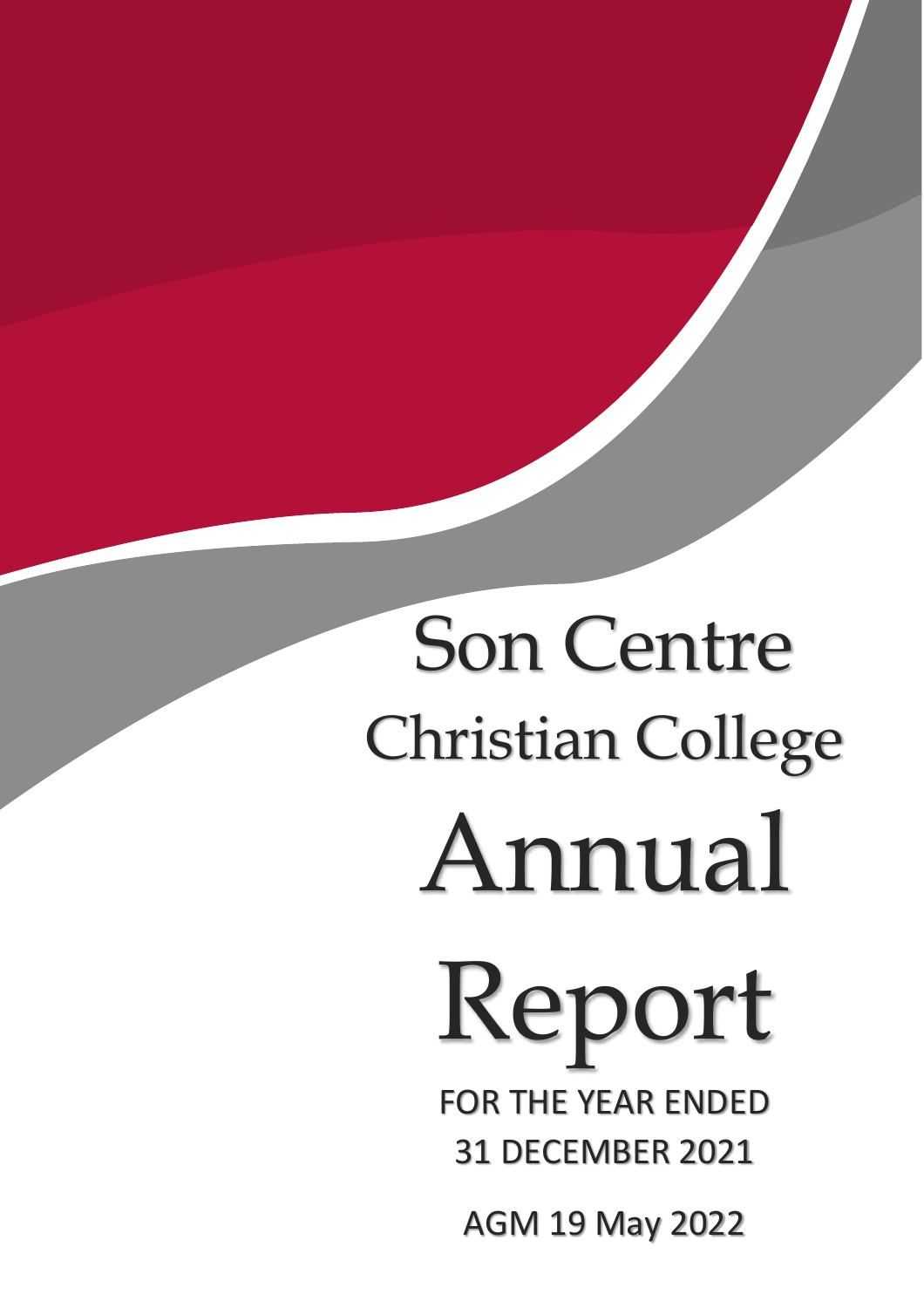

# **Contents**

- 03 Background and Context
- 03 Mission, Vision, Motto and Values
- 04 Our Common Faith
- 05 May 2021 AGM Minutes
- 08 Chairman's Report
- 09 Principal's Report
- 10 School Compliance Report
- 13 Income
- 14 Expenditure
- 15 Director's Declaration
- 16 Independent Auditor's Report
- 19 Auditor's Independence Declaration
- 20 Board Nomination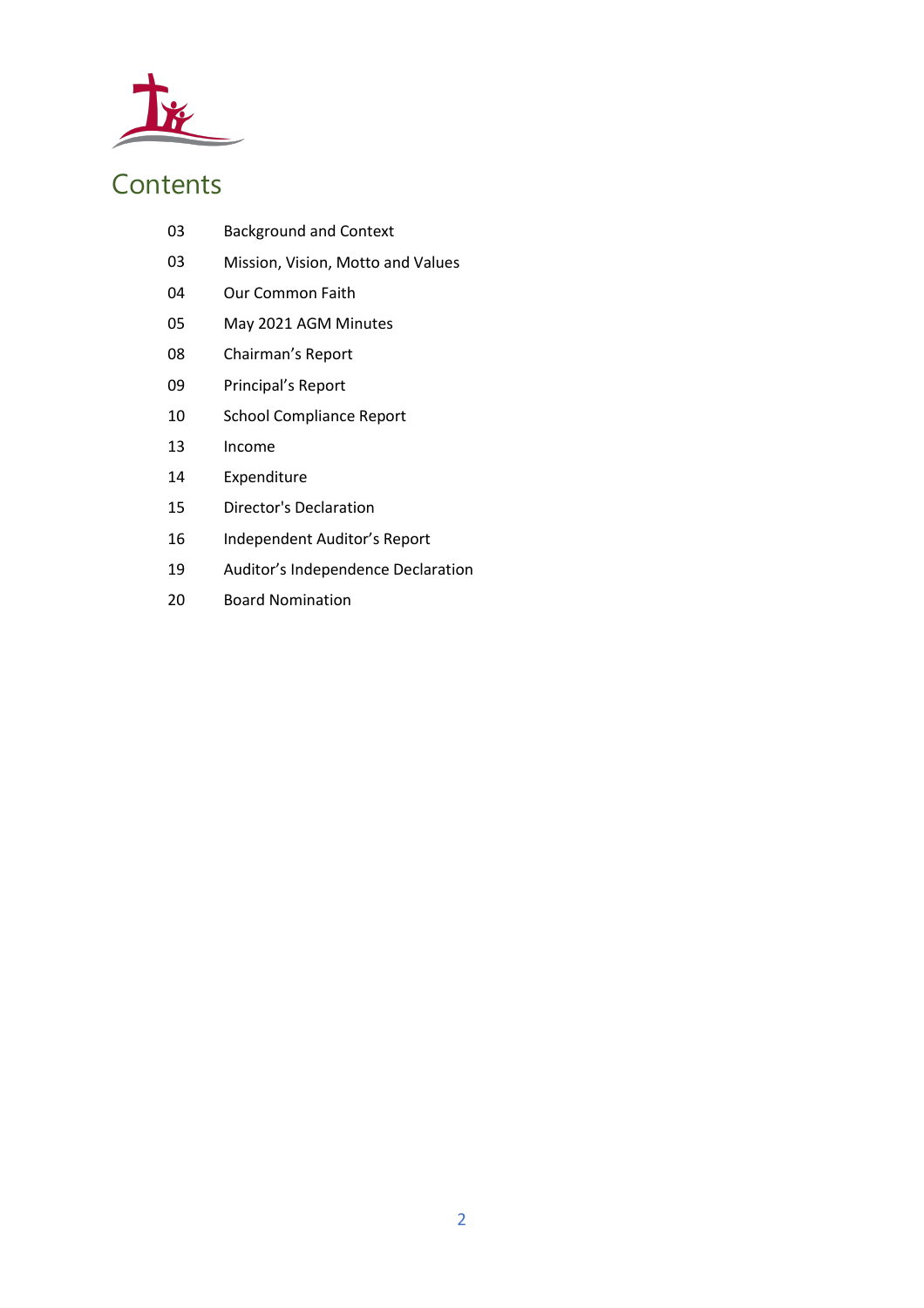## Background and Context

Son Centre Christian College was founded in 1993 as Son Centre Christian School. It began as a Prep to Grade 6 primary school in buildings at John Knox Presbyterian Church, with 46 students and two teachers.

The school moved in 1995 to its current location, a beautiful rural environment located on 25 acres at 141 Aerodrome Road, approximately five kilometres from central Swan Hill.

The school provides a Christ-centred, Bible-based curriculum in partnership with its parent community. Students are encouraged to live out a faithful Christian response in all that they do in their lives.

The school proprietor is Son Centre Christian School Ltd, whose members are both parents and nonparents who are committed to Christian education. The company members elect a Board, chaired by Warrick Grey, which governs the school.

All staff members at Son Centre are experienced and fully qualified in their areas of employment. They exemplify Christian morals and values within the workplace and broader community, each expressing a personal Christian commitment.

Enrolment for 2021 was 37 students from Prep to Grade 6 and the school was led by Brett Allen as Principal.

## Mission, Vision, Motto and Values

#### Mission

To partner with parents to provide quality education based on Christian beliefs, values and practices within a caring, secure and supportive school community.

#### Vision

To see each student able to reach their God-given potential and become a transforming influence within their community, nation and beyond.

#### Motto

Learning to Make a Difference

#### Values

| Honouring Christ:          | We place Jesus Christ at the centre of all that we do   |
|----------------------------|---------------------------------------------------------|
| Partnering with families:  | We work in cooperation with parents and guardians       |
| <b>Building community:</b> | We seek to ensure everyone knows that they belong       |
| Desiring excellence:       | We strive to do the very best that we can in all things |
| Serving others:            | We develop and celebrate everyone's God-given potential |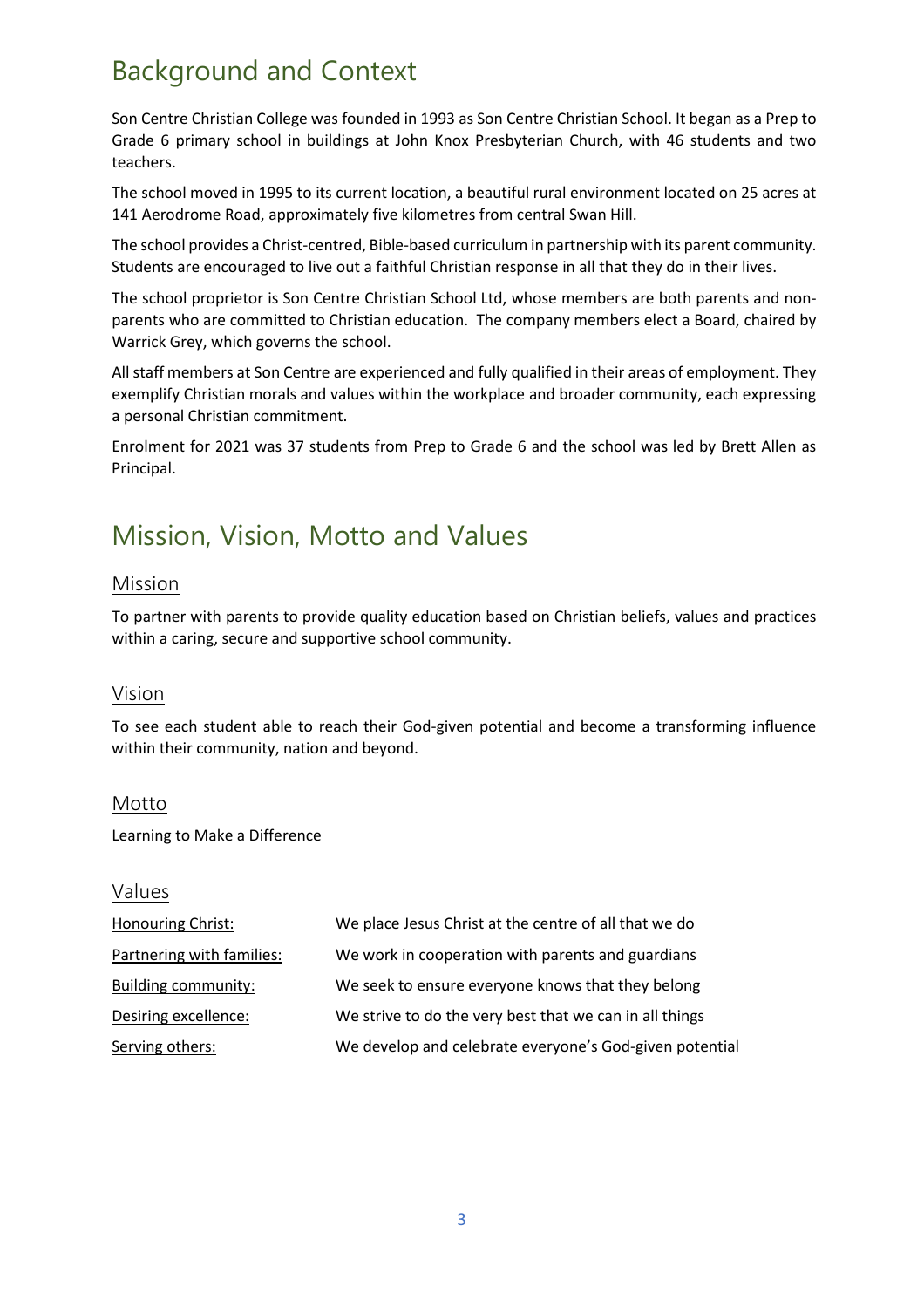## Our Common Faith

#### Nicene Creed

We believe in one God, the Father, the Almighty maker of heaven and earth, of all that is, seen and unseen. We believe in one Lord, Jesus Christ, the only Son of God, eternally begotten of the Father, God from God, Light from Light, true God from true God, begotten, not made, of one Being with the Father. Through him all things were made. For us men and for our salvation he came down from heaven: by the power of the Holy Spirit he became incarnate from the Virgin Mary, and was made man. For our sake he was crucified under Pontius Pilate; he suffered death and was buried. On the third day he rose again in accordance with the Scriptures; he ascended into heaven and is seated at the right hand of the Father. He will come again in glory to judge the living and the dead, and his kingdom will have no end. We believe in the Holy Spirit, the Lord, the giver of Life, who proceeds from the Father and the Son. With the Father and the Son he is worshipped and glorified. He has spoken through the Prophets. We believe in one holy catholic and apostolic Church. We acknowledge one baptism for the forgiveness of sins. We look for the resurrection of the dead, and the life of the world to come. Amen.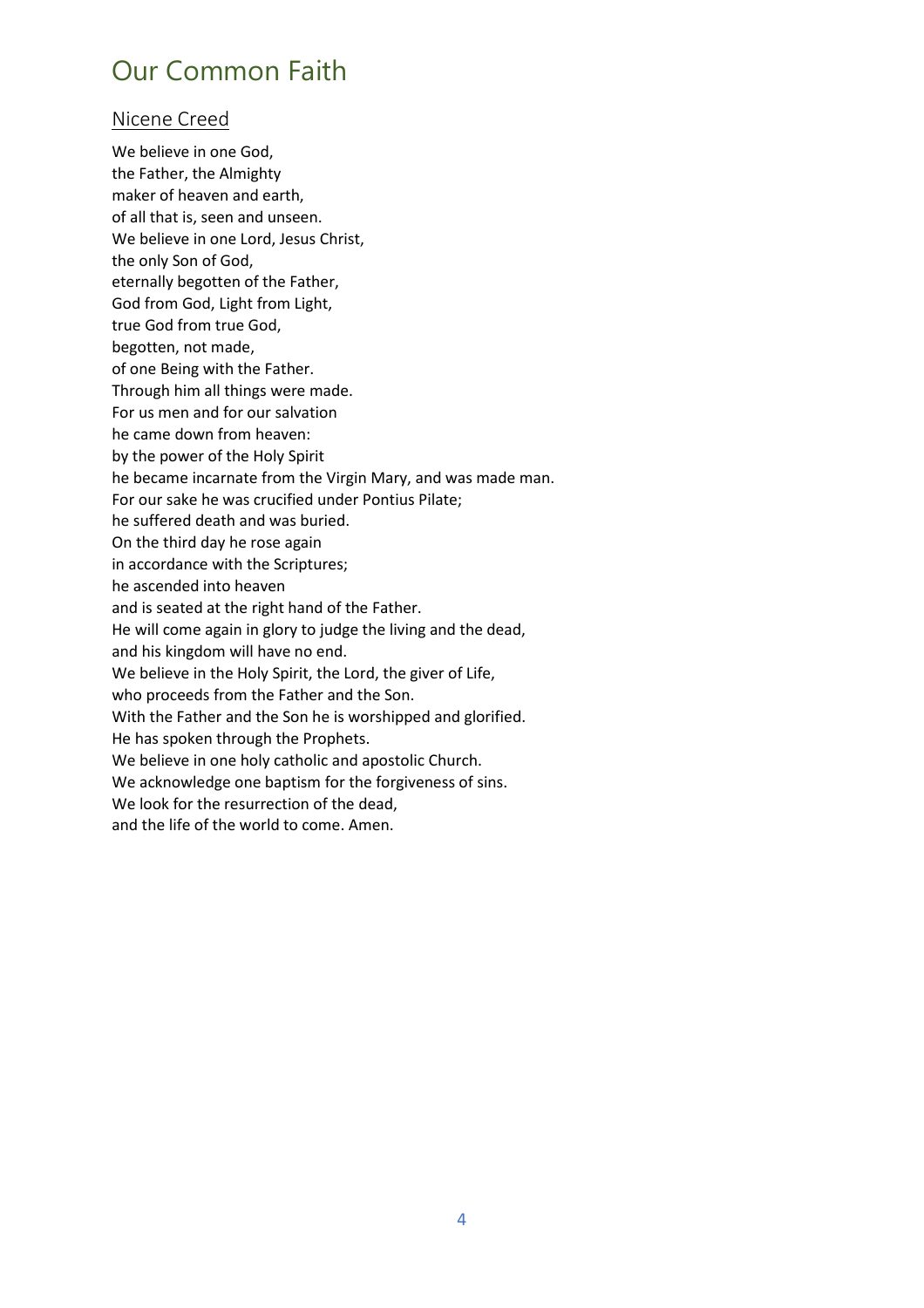## **Annual General Meeting of Son Centre Christian School Ltd 7pm Thursday 20th May 2021 Son Centre Christian College, Aerodrome Road, Swan Hill**

#### **MINUTES**

#### **Welcome Warrick Grey Chairman**

Devotion – John 3:16-17 Reflection on the 1956 Olympic Games – "The Friendly Games". If you don't offer a solution, you are part of the problem.

#### **Present/Apologies**

**As recorded in the attendance book.**

It was resolved to accept the apologies.

#### **Minutes of the Annual General Meeting – Thursday 23rd July 2020**

It was resolved to accept the minutes as a true and correct record

#### **Matters Arising from Minutes –** none

It was agreed that the order of the items on the agenda be adapted to allow for discussion of the reports and to take questions regarding the opportunity to work with Chairo Christian School.

#### **Election of Auditor**

It was resolved that MGR Accounting be elected as auditor for 2021. Moved Chris Lewis Seconded Maria Faraci

#### **Election of Board Members**

One eligible nomination has been received to fill Board of Directors positions.

• Helen Tilbrook

Financial members of the association only, who are not employees of the association were eligible to vote.

To be elected, nominees need at least 60% of the votes to be in favour.

Leanne McCann and Chris Lewis acted as scrutineers

Following the ballot, it was determined that the nominee had received the requirement and therefore were duly appointed to the board.

All voting slips will be shredded.

#### **Reports**

The following reports were presented as laid out in the booklet which was circulated prior to the meeting.

#### **Principal's Report Brett Allen**

- $\bullet$  2020 year of change.
- Two new staff arrived and three long-term staff members left.
- The impacts of government restrictions on the school community were significant. Students throughout the state were noted to have experienced a deficit in learning. However, in-school assessments of students at Son Centre show that impact to have been less. Some students do have gaps and measures have been put in place. This is a testament to staff/parents and students.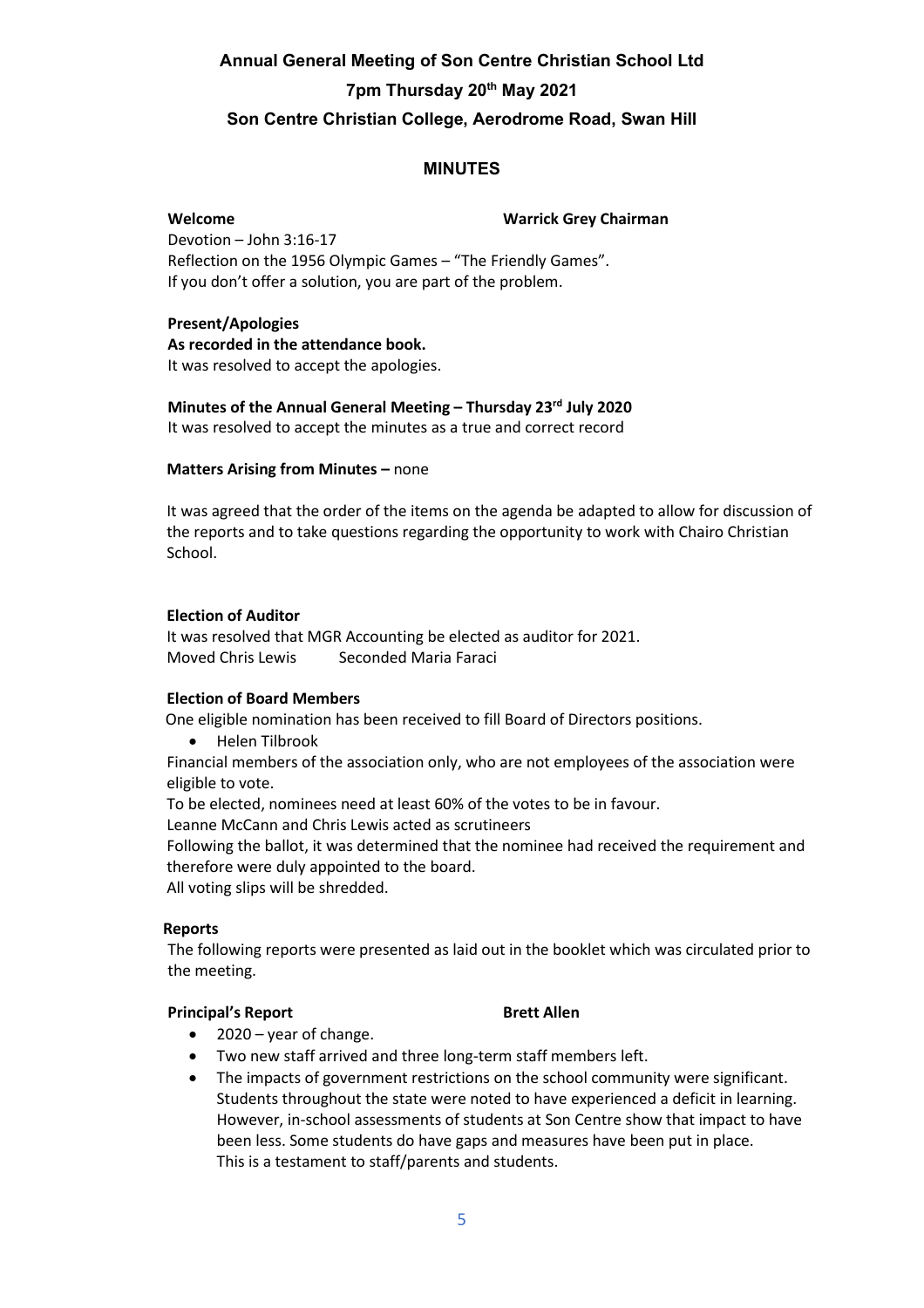- Government expected teachers to pivot learning between online and in-person, sometimes with as little as 48 hours' notice.
- Online learning highlighted IT needs at school and at home.
- 92% attendance was still achieved across the year.
- Students are all happy to be back on-site after home schooling which is a testament to the strong school community.

#### **Financial Report Chris Lewis**

#### As presented in the AGM booklet and via power-point during AGM

#### **Receipt and adoption of audited financial accounts for 2020**

It was resolved to accept the financial report as written and to receive and adopt the audited financial accounts for 2020. Moved Chris Lewis Seconded Maria Faraci

#### **Chairman's Report Warrick Grey**

A power point presentation about the discussions and proposal to work with Chairo Christian School was shown.

Questions were taken:

Would there be Son Centre input at governance level? Yes, there would be representation from Son Centre on the Chairo Board.

Why would Son Centre remain a separate entity? This is due to SES rating and associated funding. If Son Centre merges with Chairo, their rating would apply and there would be a loss in funding in the order of \$2-300,000. Therefore, for viability Son Centre will remain separate.

Who would own the buildings and land? Eventually Chairo would take ownership – a timeframe for this is written into the agreement.

Who is responsible for employment?

Chairo Board would have ultimate responsibility. The selection and interview process would be conducted in conjunction with Son Centre community.

An advantage of a merger means that Son Centre would have access to the Chairo system and pool of staff and there would be an obligation to secure staffing at Son Centre.

Chairo's AGM will be held next week and their association also needs to agree. Chairo also need to change their constitution.

A special meeting will be called at Son Centre to vote, possibly in September/October 2021. VRQA will make their decision after both Chairo and Son Centre agree and not before. Both parties are aiming for a start date of the 1<sup>st</sup> January 2022. Pro Legis (legal team) have advised this time frame is workable.

The day to day running of Son Centre would remain the same, with the Principal and staff having authority to manage school operations. There is no expectation for this to change. The main change is at governance level.

The physical distance means that a local group at Son Centre is extremely important. Details are still being worked through regarding association membership. The Board are open to questions at any time throughout the year and communication/general information will be sent out.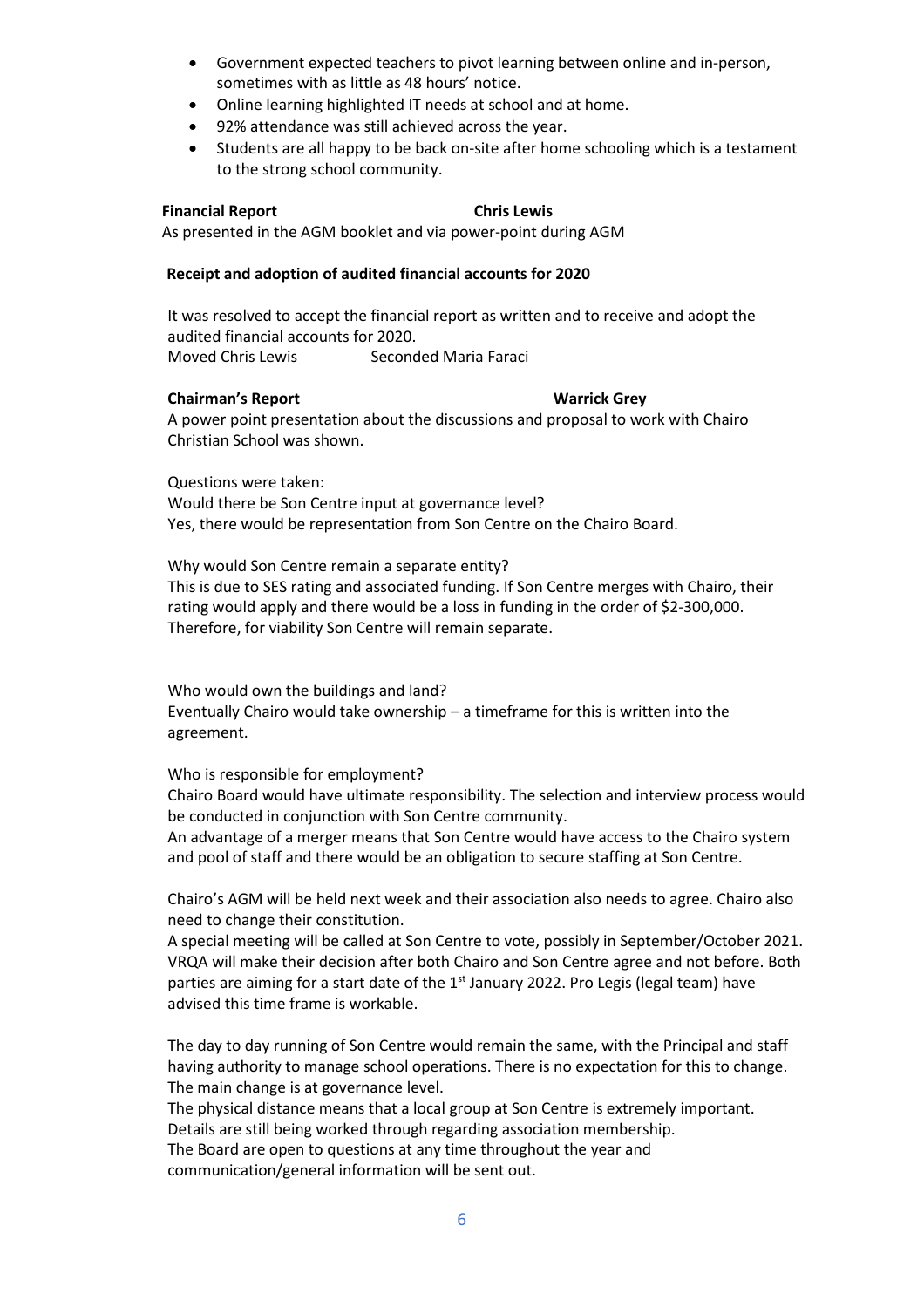If school associations don't agree, there will still be assistance available from Chairo, for example: - ongoing IT support.

Son Centre community encouraged to be in prayer prior to any further meeting to seek God's will as this is His school.

It was resolved to accept the reports as presented. Moved Anthony Williamson Seconded Melodie Townsing

#### **Next Meeting –TBC**

**Close –** the meeting was closed in prayer 9.15pm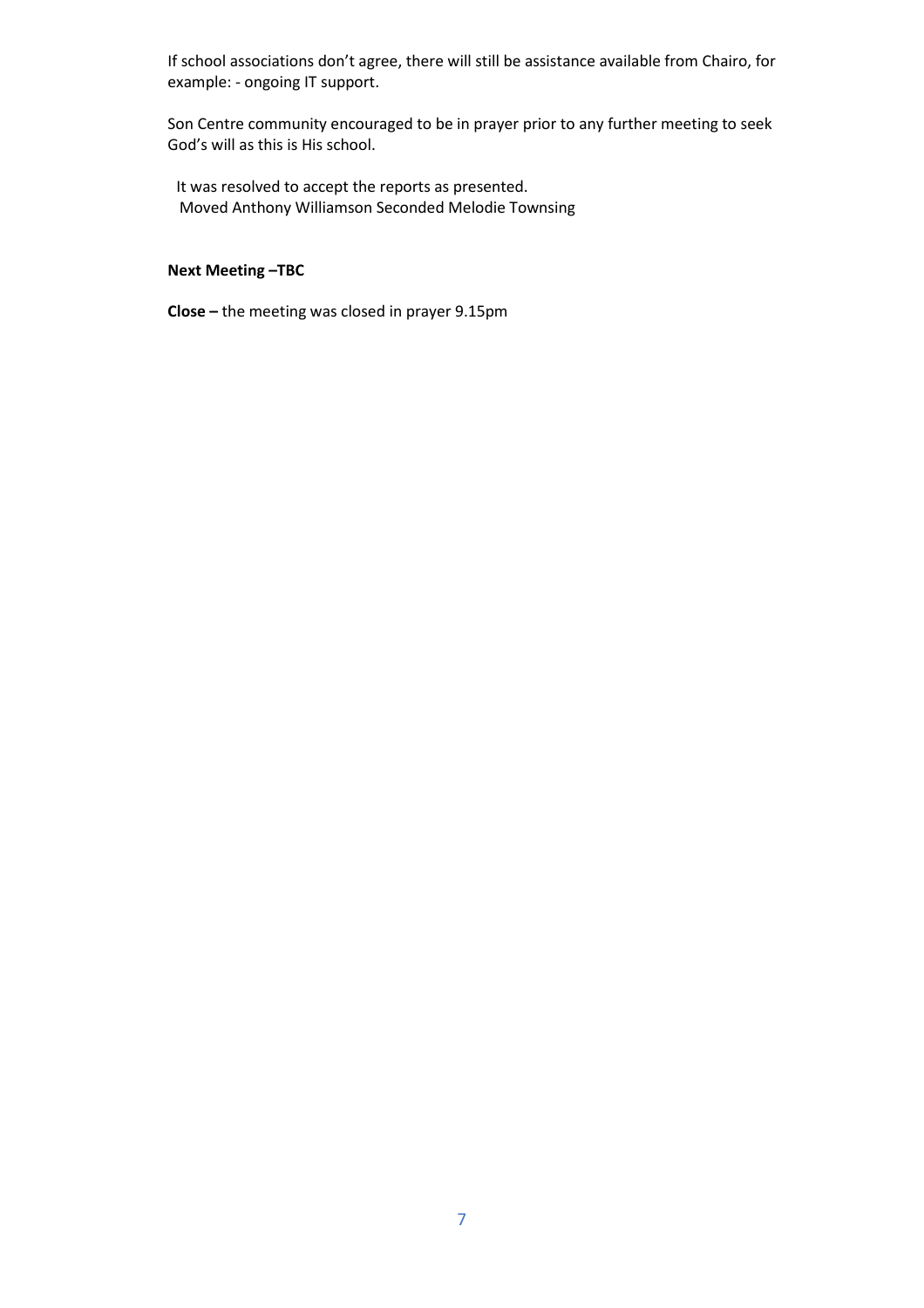## Chairman's Report

"Do not worry about tomorrow, for tomorrow will worry about itself. Each day has enough trouble of its own." Matthew 6:35

Among the many things that COVID-19 has brought us is the awareness that things can change in an instant. The plans we'd made for today can be thrown out the window before the day has even started, let alone the plans for tomorrow or next week. Despite this, our Board continues to plan for next year and the next five years.

The Bible verse immediately prior to the one above gives us the answer to be able to handle such unpredictability. "Seek first His kingdom and His righteousness, and all these things will be given to you as well." Matthew 6:33

This has always been our Board's primary goal, to seek and follow His guidance first, in every aspect of governing what is His school. Despite the many surprises that have come our way this past year, none of them has caught God by surprise and He has continued to give us all the things we need.

Our Board included Helen Tilbrook, Leanne McCann, Chris Lewis and Hayden Price. These people have continued to seek first God's kingdom and righteousness, and they have governed the school under His leadership. Helen resigned near the end of 2021 after 10 years of servanthood as our Board secretary. Although she will be greatly missed, she assured us that she is contactable if we need to make use of her experience and knowledge at any time, and Leanne stepped up to take on the role of secretary.

Our desire to merge with Chairo Christian School hit a legal roadblock in 2021 so, rather than pursuing this path, we entered into a Memorandum of Understanding (MoU) with Chairo instead. This basically gives us access to many things that Chairo has, including policies, IT support and marketing advice, while still maintaining our independence. We have seen the benefits of this in our new IT system that mirrors Chairo's and in our new Facebook page that they helped to set up and monitor. This MoU with Chairo is an excellent result for us after many years of searching for another school to partner with.

Our principal, Brett Allen, announced that his retirement would be at the end of 2021. Words can't explain how honoured we feel to have had him leading our school over the past two tumultuous years, and we thank him for the work he's done to keep the school going through the COVID-19 closures and also prepare for the next stage of Son Centre's journey.

That journey for us continued with the search for our new Principal. Christian Education National was engaged to help us with the process, as appointing a principal is the single biggest and most important decision our Board will ever make. As a result, we had Kristy Wilson ready to take over when Brett finished at the end of the year.

We will continue to seek God first, trusting that by doing so we will be given all that we need. We have had this proven to us last year, as we have year after year. We look forward excitedly to whatever the year ahead has in store.

"God is our refuge and strength, an ever-present help in trouble." Psalm 46:1

**Warrick Grey Board Chairman**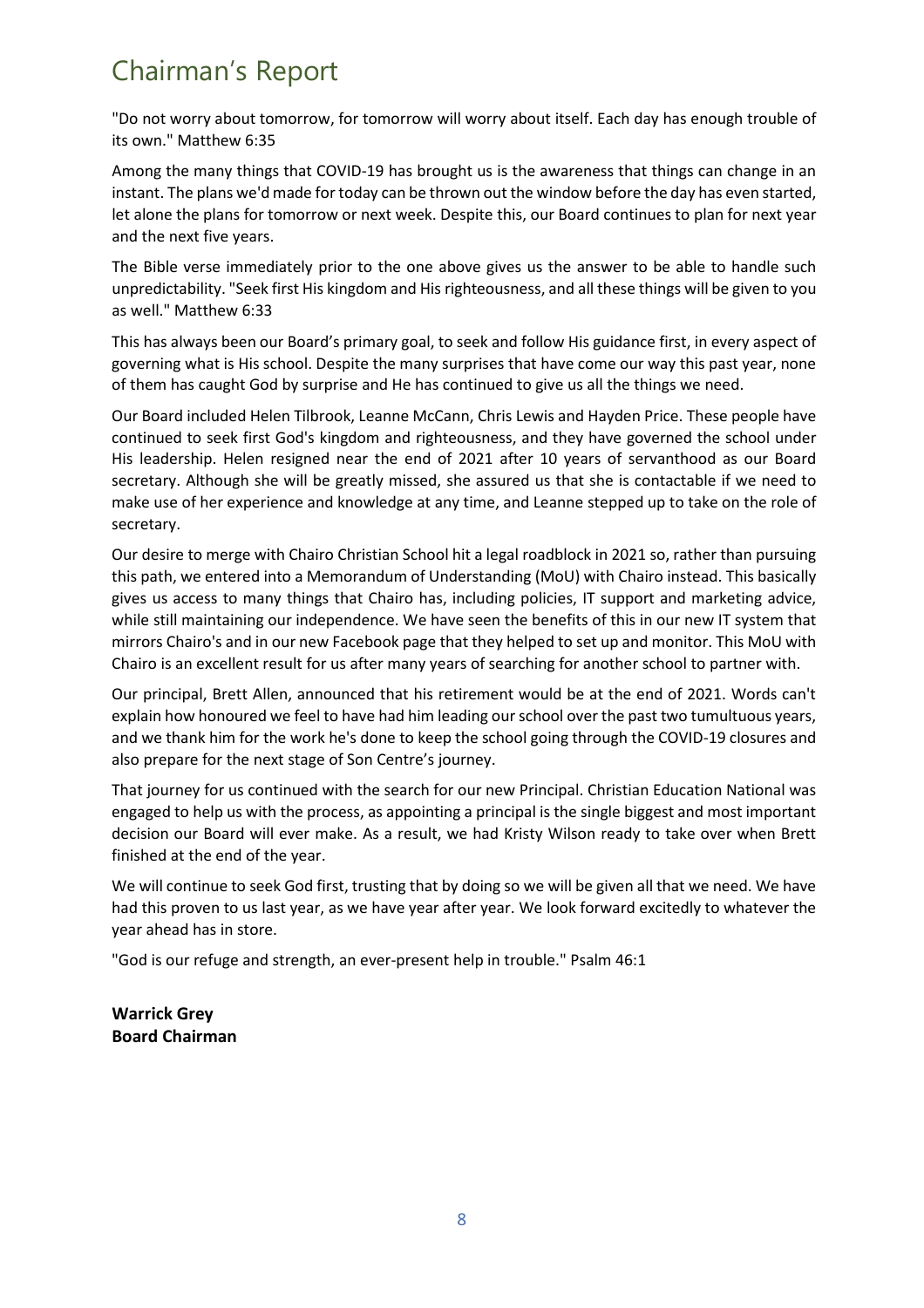## Principal's Report

What a challenging year 2021 turned out to be! Nevertheless, amidst the highs and lows, I'm confident that people will long remember how care was expressed and experienced across the school community.

The way that staff members and students managed the complexities of moving in and out of remote learning was a credit to the passion and commitment of every staff member, the grit and perseverance of every student, and the patience and partnership of every family. The whole Son Centre Christian College community upheld one another with hope, hard work and encouragement.

The school and wider community generously contributed to the upgrade and additions to the library, and the continuation of the Stephanie Alexander Kitchen Garden Program supported the health and wellbeing of all students. Other highlights of the year included camps and excursions, fundraising events and competition Futsal, plus the beautiful way that new students were warmly welcomed at the beginning and during the year.

All events, activities and programs were delivered through the sterling efforts of many people and were a terrific expression of Son Centre's dedication to quality care and learning. The commitment of so many people was certainly on display as everyone worked together to ensure that quality learning could continue for every student.

It is important to recognise the significant difficulties and suffering experienced in 2021 due to COVID-19. While 'suffering' is perhaps a dramatic word, the school community, standing strong together and growing, actually provided evidence, as Paul says in Romans 5:3–5, that 'suffering produces perseverance; perseverance, character; and character, hope'.

In a year when not much went according to the plans of board members, staff members, parents and students, the fact that God is the Sovereign One who was, is and will always be, in control of things was a great source of hope and comfort. God lovingly held the school community in his hands throughout this difficult season and will continue to guide us into a promising future together.

It is a great honour for me to recognise and thank Angela King, Brett Allen and Maria Faraci for their years of service to Son Centre. Their tireless work in leading and supporting the school community, particularly during the pandemic, was a blessing to everyone. We thank them for their commitment, sacrifice and love for the school, and wish them well in their future endeavours.

**Kristy Wilson Principal**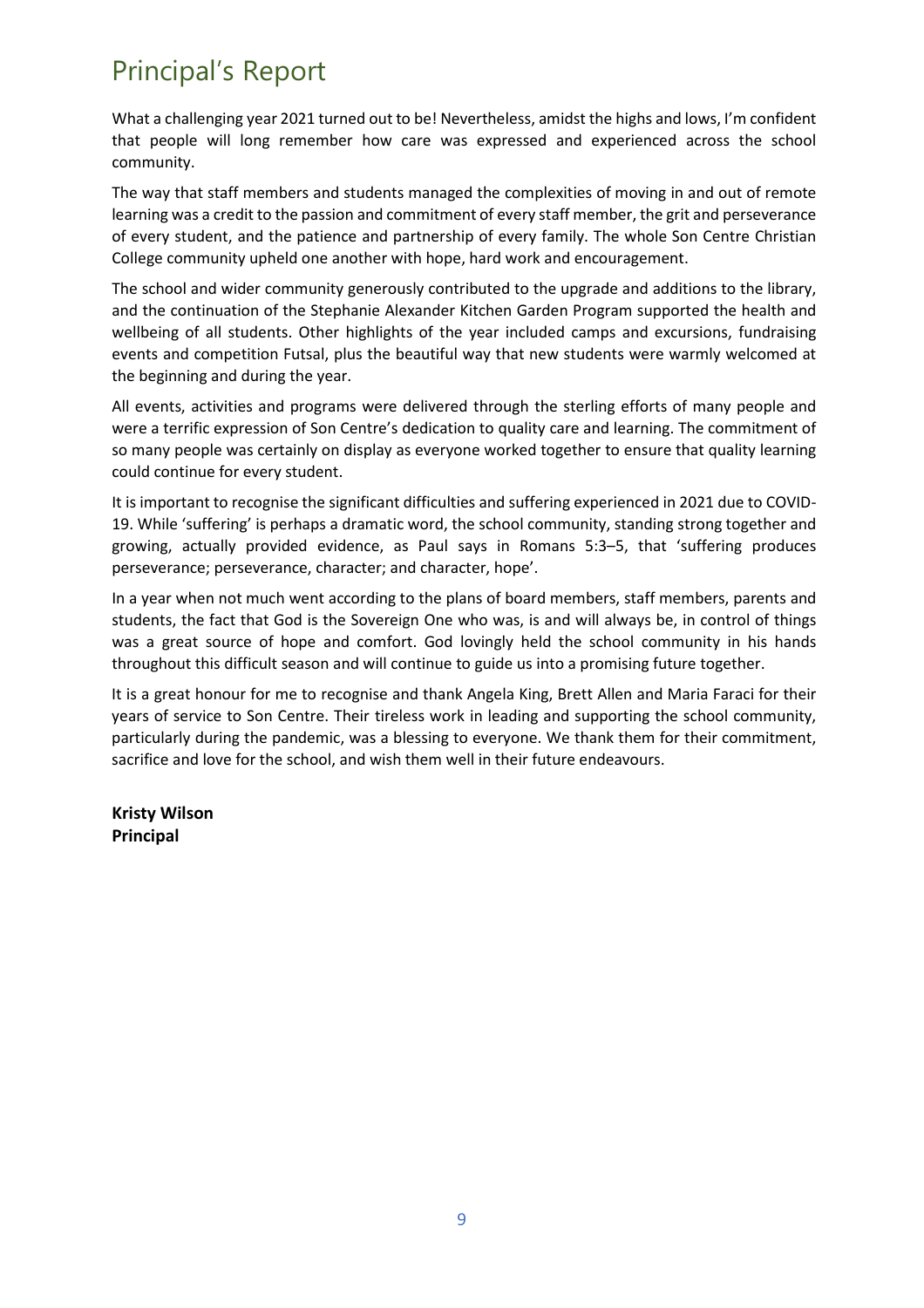# School Compliance Report

This report has been prepared, using 2021 data, for publication to meet the requirements of Victorian and Commonwealth Law. The information included is publicly available on the school's website and a hard copy can be requested from the school office.

#### Composition of Staff

The number of staff members employed within the school to appropriately cater for the needs of students and their families in 2021 was as follows:

3 full-time teachers (including the principal)

- 1 part-time teacher
- 2 part-time administrative staff members
- 1 full-time teacher aide
- 1 part-time learning support staff member

Note: the school did not have any Indigenous personnel.

#### Teaching Qualifications

All of our teachers are accredited with the Victorian Institute of Teaching and have provided satisfactory police record checks.

The following teachers, full-time or part-time, were part of the 2021 school year:

- 
- Angela Broad B. Teach.; Dip. Ed. (Prim.)
- **Brett Allen** Dip. Teach
- Jonathan Dickinson Dip. Ed (Prim)
- Sharyn McCann B.Ed. (Prim.)

## Student Characteristics



Source[: https://myschool.edu.au/school/46324](https://myschool.edu.au/school/46324)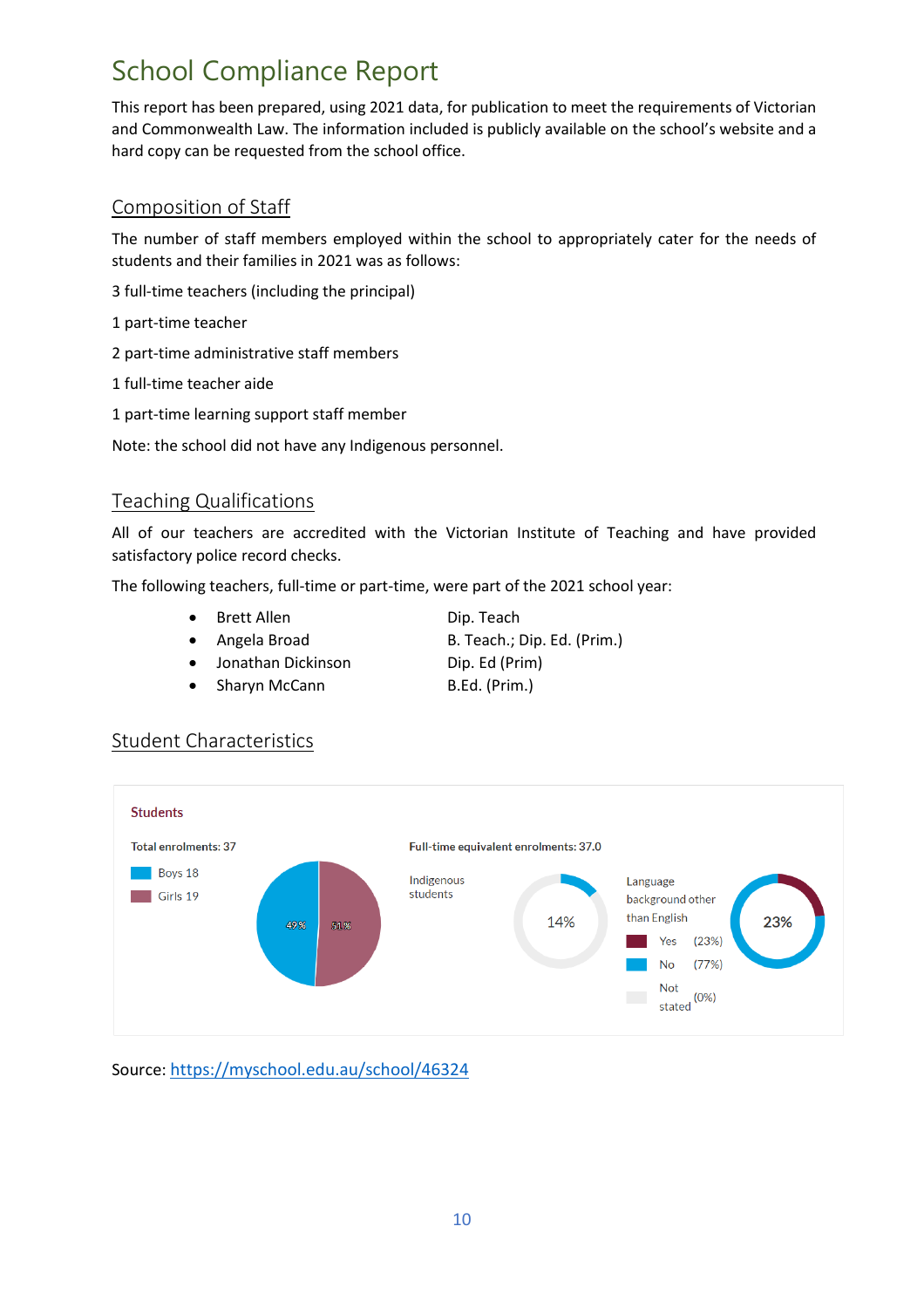## Parent, Student and Staff Satisfaction

At Son Centre, we highly value the opinions and feedback of our parents/guardians, students and staff members. Their responses help us review and refine our educational programs and also better provide for the social, emotional and spiritual welfare of our students.

We recognise the essential educational partnership that exists between home and school and therefore invite regular responses from our school community. These responses are gathered in a variety of ways, including during parent-teacher-student interviews and school events and through regular home/school communication. Being a small school with a close-knit school community, we have the advantage of regular interaction with all stakeholders regarding a wide range of schoolrelated matters.

We have also participated in the Lead School Effectiveness Surveys in past years and are committed to engaging the school community using a similar format in 2022.

#### Student Achievement of National Benchmarks

Each year, all students in Grades 3 and 5 are required to sit the NAPLAN tests in reading, writing, spelling, grammar and punctuation, and numeracy.

The table below indicates the percentage of students in Grades 3 and 5 at Son Centre Christian College who have reached or exceeded the National Minimum Standard over the past few years.

| 2021                             | Grade 3 | Grade 5 |
|----------------------------------|---------|---------|
| Reading                          | 100%    | 100%    |
| Writing                          | 100%    | 100%    |
| Spelling                         | 100%    | 100%    |
| <b>Grammar &amp; Punctuation</b> | 100%    | 100%    |
| Numeracy                         | 100%    | 100%    |

Note: NAPLAN was cancelled in 2020 due to COVID-19

| 2019                             | Grade 3 | Grade 5 |
|----------------------------------|---------|---------|
| Reading                          | 100%    | 100%    |
| Writing                          | 100%    | 100%    |
| Spelling                         | 100%    | 100%    |
| <b>Grammar &amp; Punctuation</b> | 100%    | 100%    |
| Numeracy                         | 100%    | 100%    |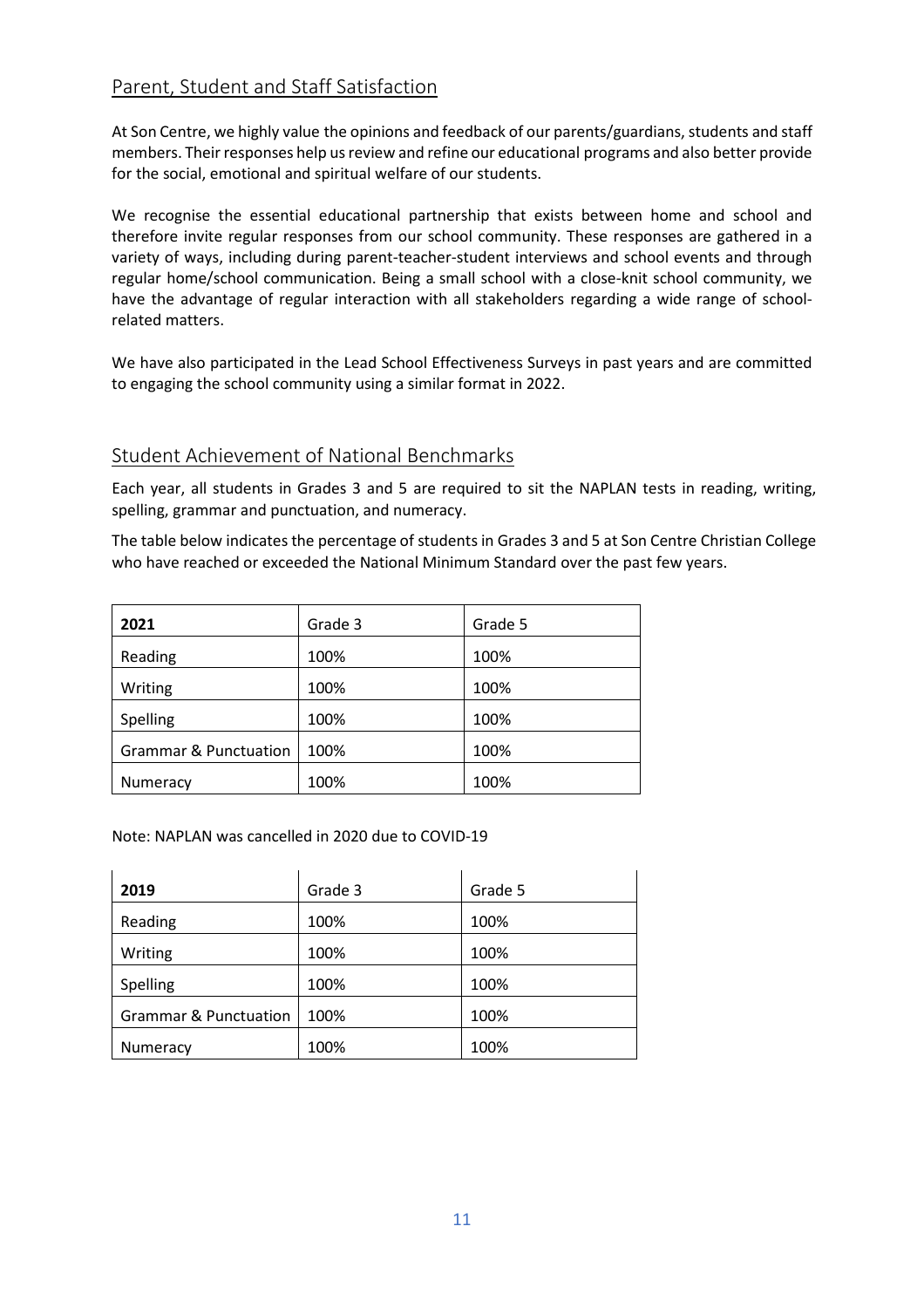#### Student Attendance

The table below indicates the attendance rates at each year level for 2021.

| Prep    | 86% |  |
|---------|-----|--|
| Grade 1 | 97% |  |
| Grade 2 | 93% |  |
| Grade 3 | 96% |  |
| Grade 4 | 94% |  |
| Grade 5 | 94% |  |
| Grade 6 | 97% |  |

At Son Centre, we place a high priority on communicating effectively and promptly with all of our families. This is in line with one of our core values of 'partnering with families' and impacts the way in which we respond to families in relation to student attendance.

Student attendance rolls are marked electronically at the start of, and during the course of, the school day. The school follows up on unexplained/non-validated absences, notifies parents of unsatisfactory attendance, records details of unsatisfactory attendance in student files and reports full and part days of absence (other than acceptable absences) on semester reports for all students.

Class teachers are expected to personally contact the parents/guardians of any students in their class who have been absent for a number of days. This provides both pastoral care support and a further accountability process in relation to the absence. The number of student absences is also recorded in student semester reports.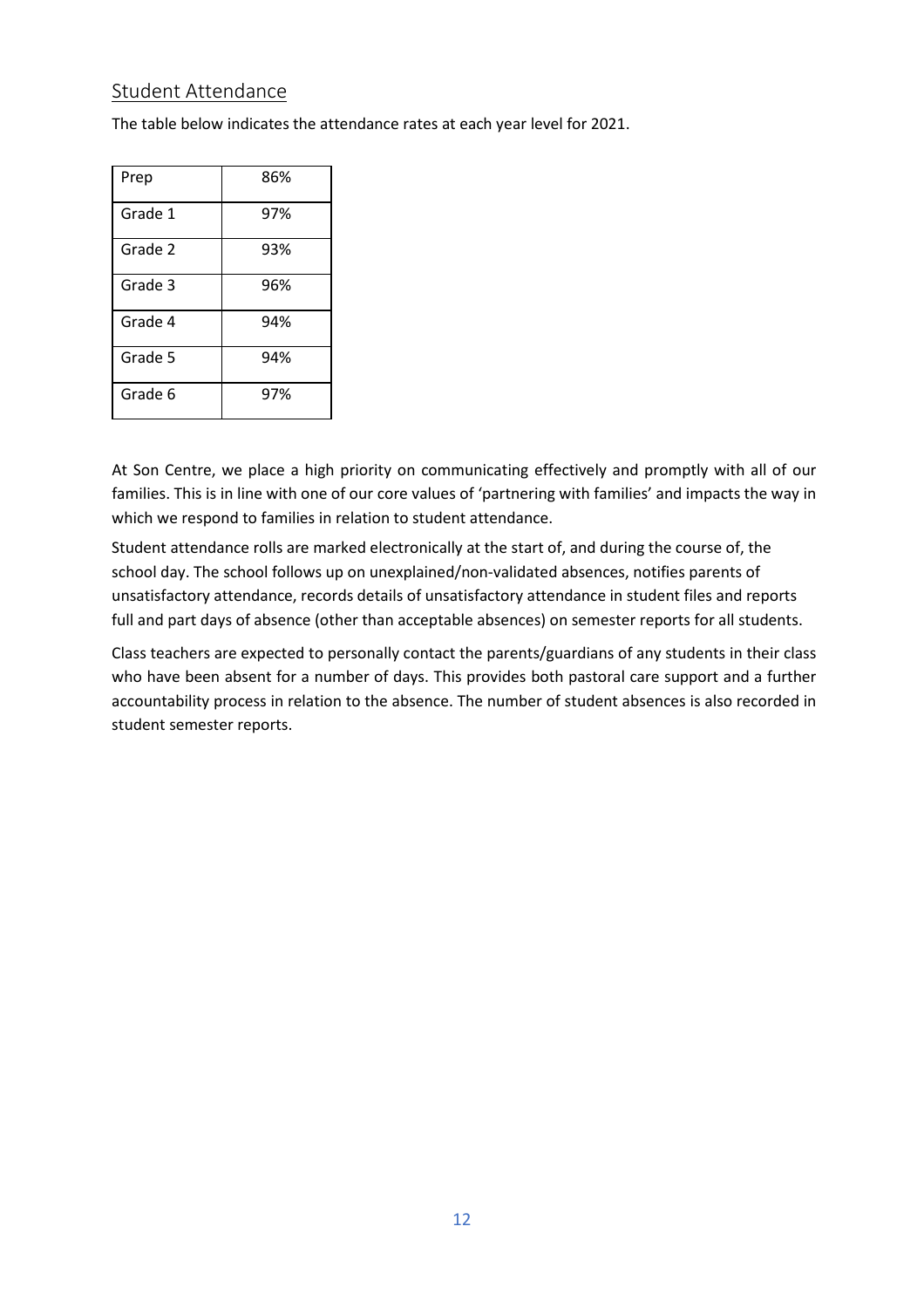## Income

For further information, or for the full financial report for the year ended 31 December 2021, please contact the school office directly on 5032 4199 or at [admin@soncentre.vic.edu.au.](mailto:admin@soncentre.vic.edu.au)

| <b>2021 INCOME SUMMARY</b>            | INCOME (\$) | INCOME (%) |
|---------------------------------------|-------------|------------|
| <b>Tuition Fees</b>                   | 42,753      | 4.90       |
| Non-Tuition Fees & Levies             | 6,715       | 0.77       |
| <b>State Government Grants</b>        | 167,799     | 19.23      |
| <b>Commonwealth Government Grants</b> | 634,668     | 72.73      |
| Interest Received                     |             | 0.00       |
| Fundraising                           | 256         | 0.03       |
| Sundry/Other Income                   | 23,409      | 2.34       |
| <b>Building Fund Donations</b>        | 40          | 0.005      |
| <b>TOTAL</b>                          | 875,640     | 100%       |
|                                       |             |            |

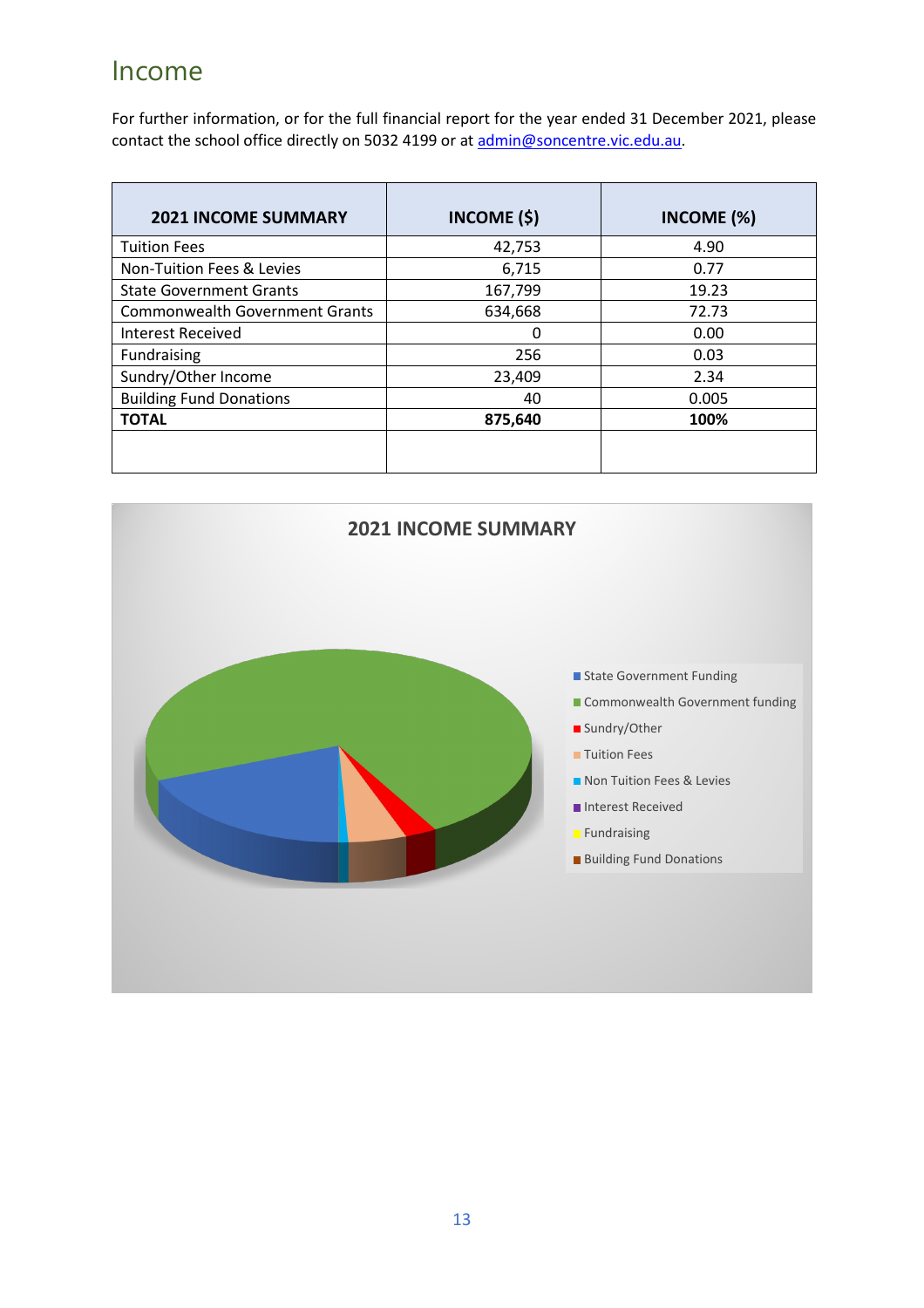# Expenditure

| <b>2021 EXPENDITURE SUMMARY</b>                      | <b>EXPENDITURE (\$)</b> | <b>EXPENDITURE (%)</b> |
|------------------------------------------------------|-------------------------|------------------------|
| <b>Employment Expenses</b>                           | 594,878                 | 69.98                  |
| Depreciation & Finance Costs                         | 79,358                  | 9.33                   |
| <b>Information Technology</b>                        | 19,837                  | 2.33                   |
| <b>Tuition Materials &amp; Additional Curriculum</b> | 12,165                  | 1.43                   |
| <b>Excursions and Camps</b>                          | 10,067                  | 1.18                   |
| <b>Building &amp; Equipment</b>                      | 1,797                   | 0.21                   |
| <b>Grounds Maintenance &amp; Cleaning</b>            | 56,357                  | 6.42                   |
| Utilities, Rates and Insurance                       | 32,540                  | 3.83                   |
| All Other Expenses                                   | 44,918                  | 5.28                   |
| <b>TOTAL</b>                                         | 850,123                 | 100%                   |

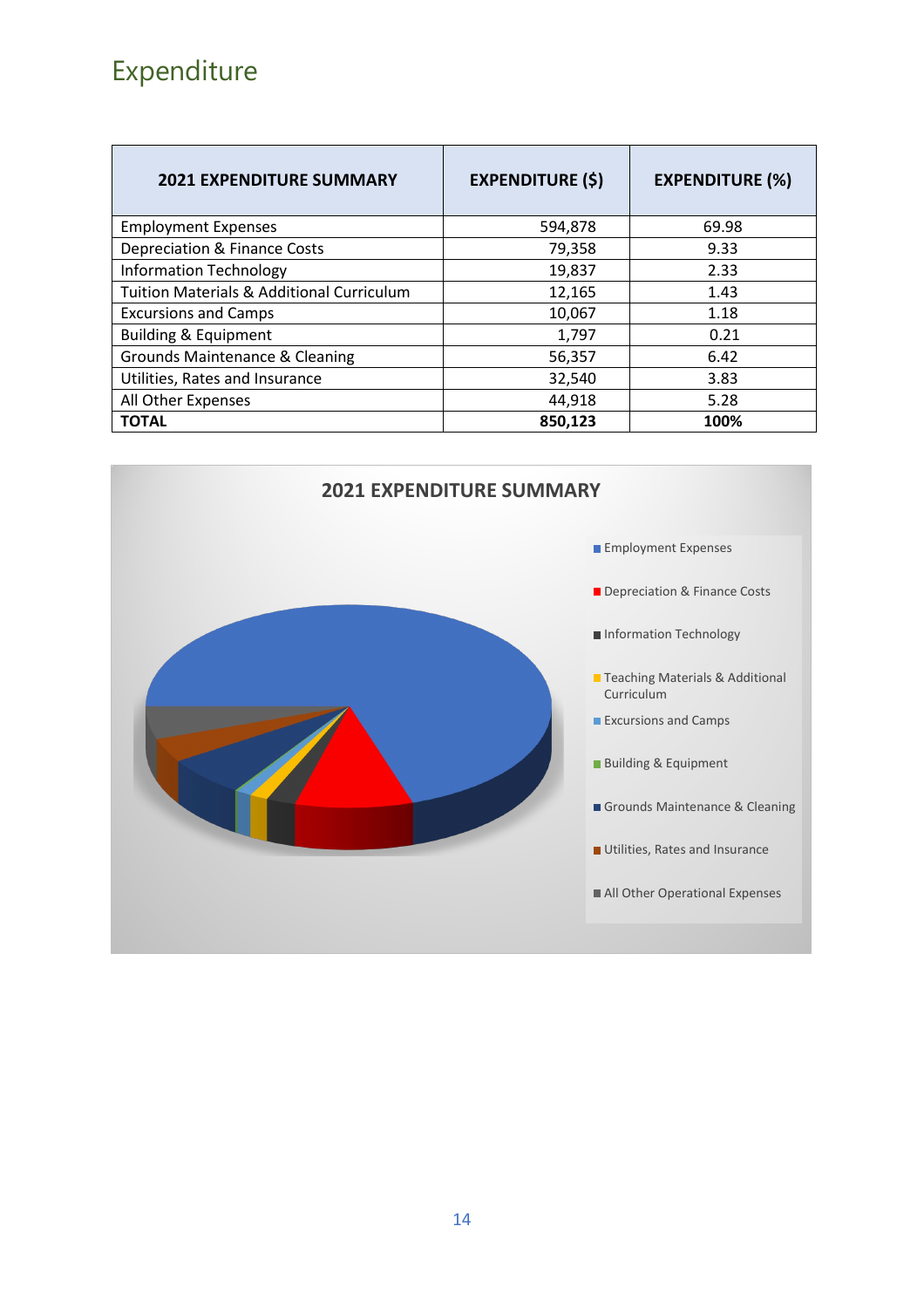## SON CENTRE CHRISTIAN SCHOOL LTD

#### **DIRECTOR'S DECLARATION**

The director has determined that the company is not a reporting entity and that this special purpose financial report should be prepared in accordance with the accounting policies outlined in Note 1 to the financial statements.

In accordance with a resolution of the director of Son Centre Christian School Ltd, the director of the company declares that:

1. The financial statements and notes, as set out on pages 1 to 13, are in accordance with the Australian Charities and Not-for-profits Commission Act 2012 and:

a) comply with the Australian Accounting Standards; and

b) give a true and fair view of the Company's financial position as at 31 December 2021 and of its performance for the year ended 31 December 2021.

2. In the director's opinion there are reasonable grounds to believe that the company will be able to pay its debts as and when they become due and payable.

This declaration is signed in accordance with subsection 60.15 (2) of the Australian Charities and Not-for-profits Commission Regulation 2013.

**Director**  $2S$ Date

Page 13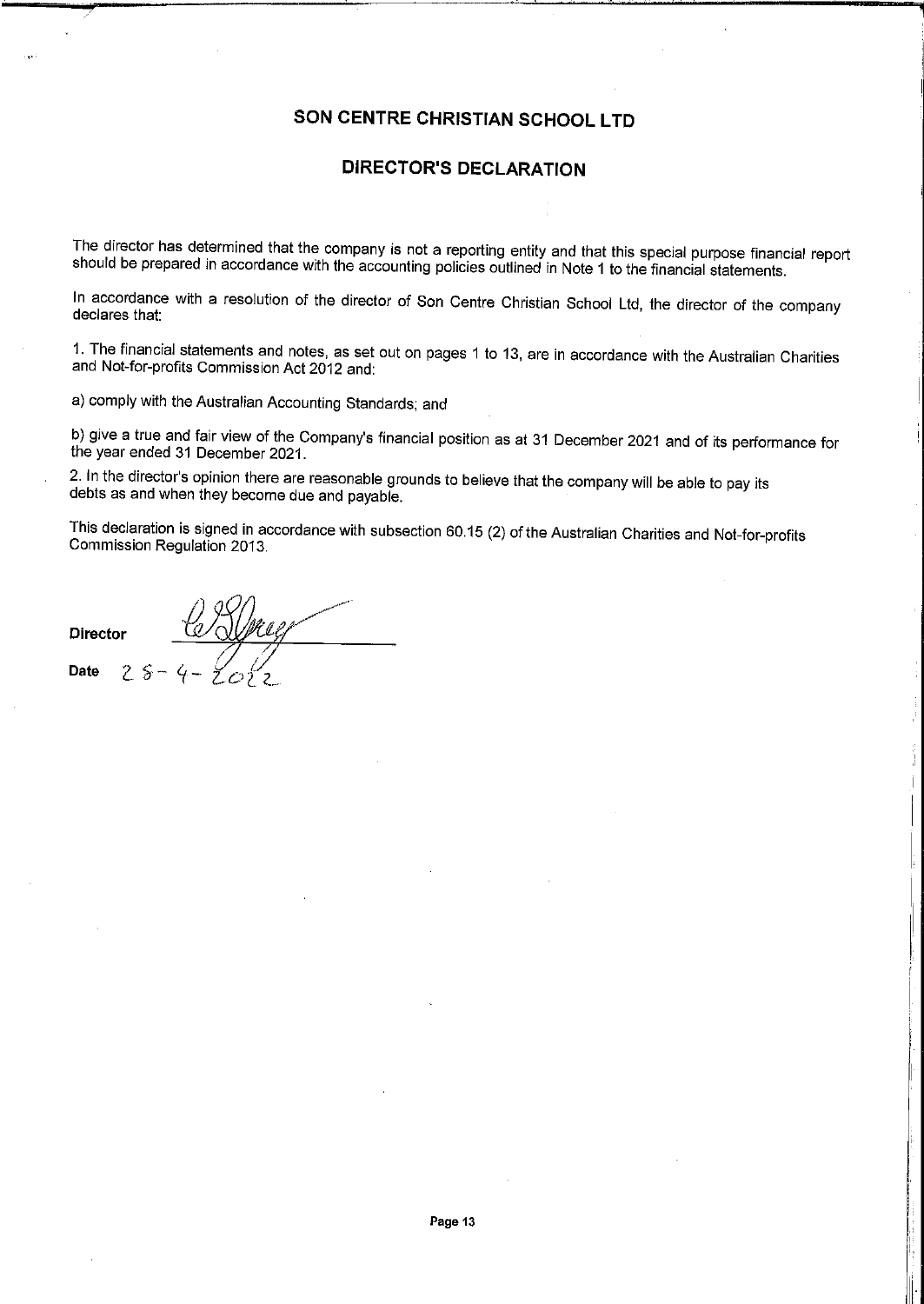## KELLY+PARTNERS | MGRV CHARTERED ACCOUNTANTS

#### **INDEPENDENT AUDITOR'S REPORT**

#### **TO THE MEMBERS OF SON CENTRE CHRISTIAN SCHOOL LTD**

#### **Report on the Audit of the Financial Report**

#### **Opinion**

We have audited the financial report of Son Centre Christian School Ltd, which comprises the statement of financial position as at 31 December 2021, and the statement of comprehensive income, statement of changes in equity and statement of cash flows for the year then ended, and notes to the financial statements, including a summary of significant accounting policies, and the directors' declaration.

In our opinion, the financial report of Son Centre Christian School Ltd has been prepared in accordance with Div 60 of the *Australian Charities and Not-for-profits Commission Act 2012*, including:

- a. giving a true and fair view of the company's financial position as at 31 December 2021 and of its performance for the year then ended; and
- b. complying with Australian Accounting Standards and Div 60 of the *Australian Charities and Not-for-profits Commission Regulation 2013*.

#### **Basis for Opinion**

We conducted our audit in accordance with Australian Auditing Standards. Our responsibilities under those standards are further described in the Auditor's Responsibilities for the Audit of the Financial Report section of our report. We are independent of the company in accordance with the ethical requirements of the Accounting Professional and Ethical Standards Board's APES 110: *Code of Ethics for Professional Accountants* (the Code) that are relevant to our audit of the financial report in Australia. We have also fulfilled our other ethical responsibilities in accordance with the Code.

We believe that the audit evidence we have obtained is sufficient and appropriate to provide a basis for our audit opinion.

#### **Information Other than the Financial Report and Auditor's Report Thereon**

The directors are responsible for the other information. The other information comprises the information included in the company's annual report for the year ended 31 December 2021, but does not include the financial report and our auditor's report thereon. Our opinion on the financial report does not cover the other information and accordingly we do not express any form of assurance conclusion thereon. In connection with our audit of the financial report, our responsibility is to read the other information and, in doing so, consider whether the other information is materially inconsistent with the financial report or our knowledge obtained in the audit or otherwise appears to be materially misstated. If, based on the work we have performed, we conclude that there is a material misstatement of this other information, we are required to report that fact. We have nothing to report in this regard.

**Kelly Partners (Bendigo) Pty Ltd** ABN 99 657 000 989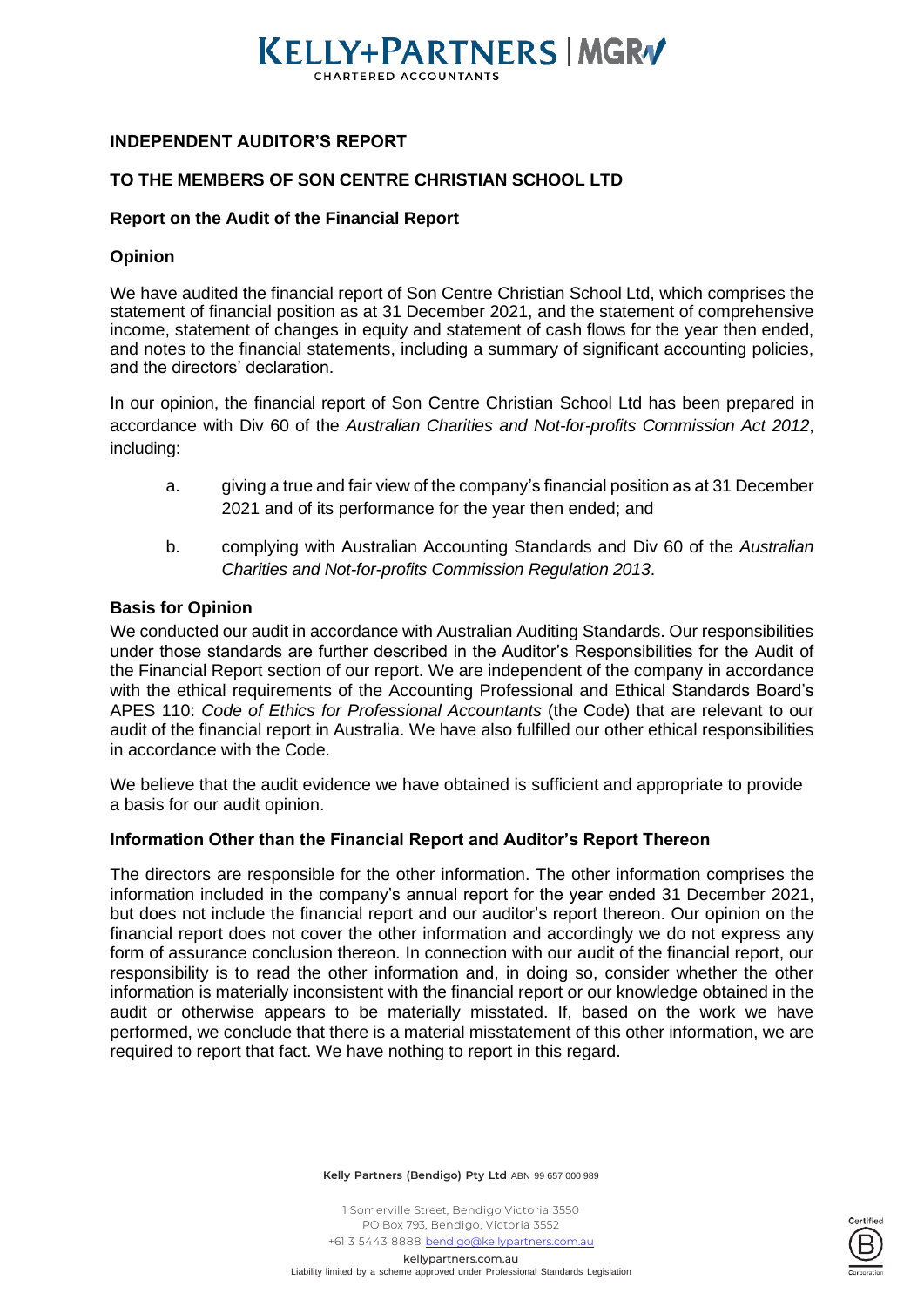#### **Responsibilities of the Directors for the Financial Report**

The directors of the Company are responsible for the preparation of the financial report that gives a true and fair view in accordance with Australian Accounting Standards and the *Australian Charities and Not-for-profits Commission Act 2012* and for such internal control as the directors determine is necessary to enable the preparation of the financial report that gives a true and fair view and is free from material misstatement, whether due to fraud or error.

In preparing the financial report, the directors are responsible for assessing the company's ability to continue as a going concern, disclosing, as applicable, matters related to going concern and using the going concern basis of accounting unless the directors either intend to liquidate the company or to cease operations, or have no realistic alternative but to do so.

#### **Auditor's Responsibilities for the Audit of the Financial Report**

Our objectives are to obtain reasonable assurance about whether the financial report as a whole is free from material misstatement, whether due to fraud or error, and to issue an auditor's report that includes our opinion. Reasonable assurance is a high level of assurance, but is not a guarantee that an audit conducted in accordance with Australian Auditing Standards will always detect a material misstatement when it exists. Misstatements can arise from fraud or error and are considered material if, individually or in the aggregate, they could reasonably be expected to influence the economic decisions of users taken on the basis of the financial report.

As part of an audit in accordance with the Australian Auditing Standards, we exercise professional judgement and maintain professional scepticism throughout the audit. We also:

- Identify and assess the risks of material misstatement of the financial report, whether due to fraud or error, design and perform audit procedures responsive to those risks, and obtain audit evidence that is sufficient and appropriate to provide a basis for our opinion. The risk of not detecting a material misstatement resulting from fraud is higher than for one resulting from error, as fraud may involve collusion, forgery, intentional omissions, misrepresentations, or the override of internal control.
- Obtain an understanding of internal control relevant to the audit in order to design audit procedures that are appropriate in the circumstances, but not for the purpose of expressing an opinion on the effectiveness of the company's internal control.
- Evaluate the appropriateness of accounting policies used and the reasonableness of accounting estimates and related disclosures made by the directors.
- Conclude on the appropriateness of the director's use of the going concern basis of accounting and, based on the audit evidence obtained, whether a material uncertainty exists related to events or conditions that may cast significant doubt on the company's ability to continue as a going concern. If we conclude that a material uncertainty exists, we are required to draw attention in our auditor's report to the related disclosures in the financial report or, if such disclosures are inadequate, to modify our opinion. Our conclusions are based on the audit evidence obtained up to the date of our auditor's report. However, future events or conditions may cause the company to cease to continue as a going concern.
- Evaluate the overall presentation, structure and content of the financial report, including the disclosures, and whether the financial report represents the underlying transactions and events in a manner that achieves fair presentation.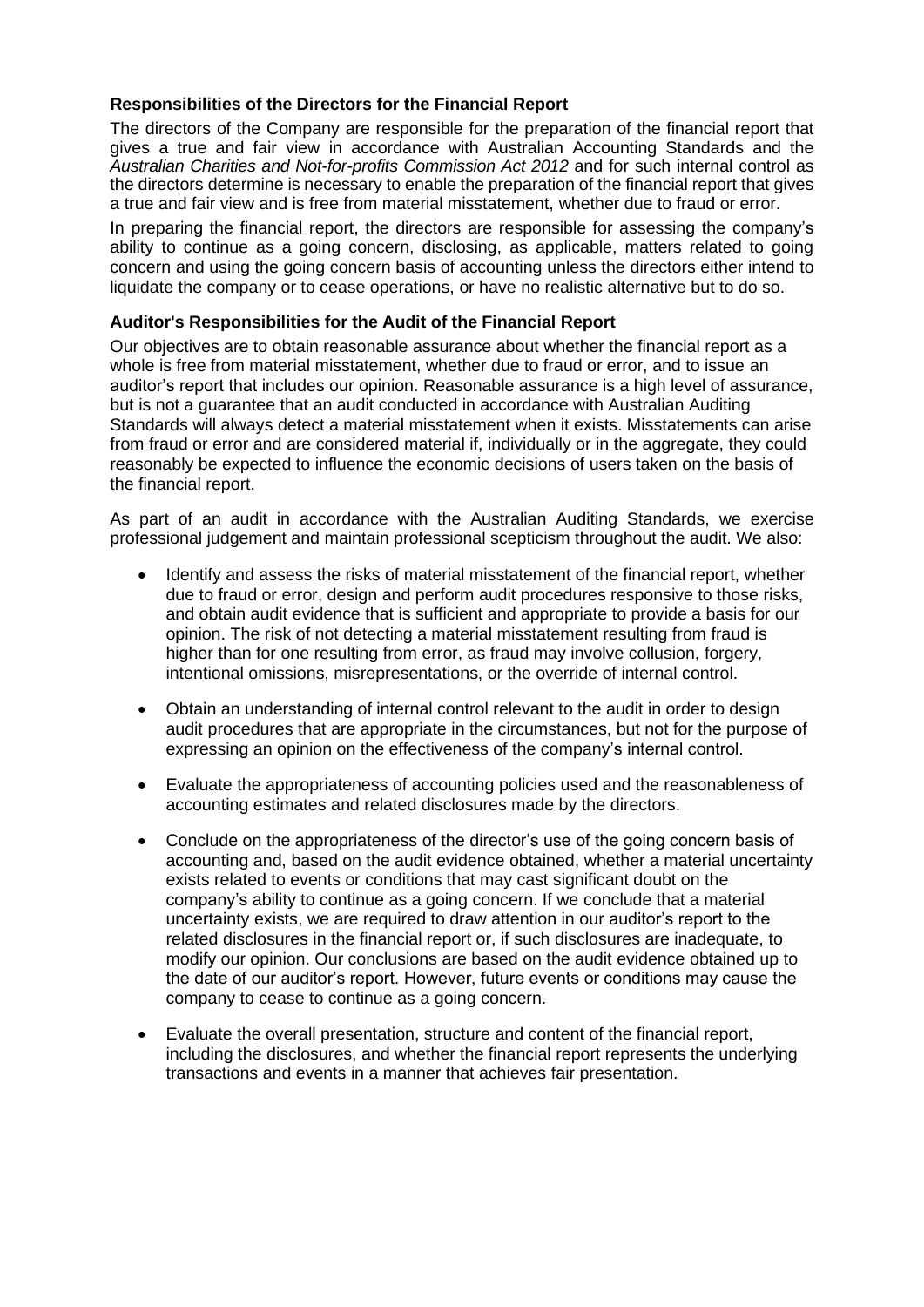We communicate with the directors regarding, among other matters, the planned scope and timing of the audit and significant audit findings, including any significant deficiencies in internal control that we identify during our audit.

Waxn Sell

**Warren Pollock KELLY PARTNERS** bendigo@kellypartners.com.au

22 April 2022